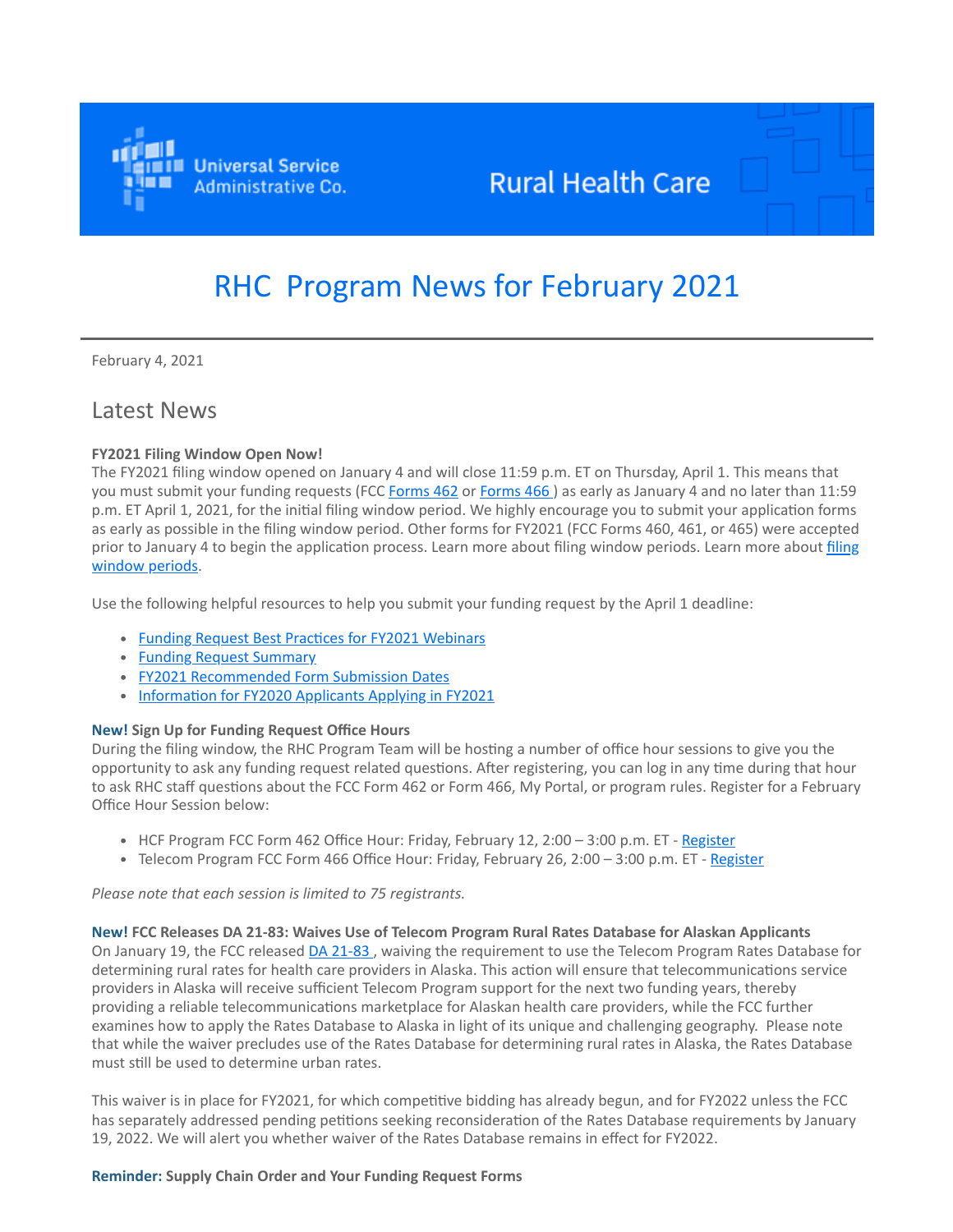As a reminder, the FCC's [Supply Chain Order](https://click.outreach.usac.org/?qs=10743536c73293a44a1333cc2b309b32e58f9f1edf8586b6d0e08c4964fae77f8adaf3608c8f3cc1733d17e64908edc0a6b5acadedc8d010) became effective on January 3, 2020. The Order prohibits Universal Service support from being used to purchase, obtain, maintain, improve, modify, or otherwise support any equipment or services produced or provided by companies that pose a national security threat to the integrity of communications networks or the communications supply chain. Huawei Technologies Company and ZTE Corporation are the two companies that have been officially designated as such threats by the FCC. New certifications concerning the supply chain will be added to the FCC Form 463 and the Telecom invoice with an effective date of April 1, 2021.

- FY2020 applicants: If you requested services or equipment provided or that contain components of products produced by Huawei Technologies Company or ZTE Corporation in FY2020, you cannot invoice for these funds. Instead, you should immediately request a [service substitution](https://click.outreach.usac.org/?qs=10743536c73293a4baa287c35f132cec2112f27cfc3ac3f2054b7f2ace79173d13c12159828151fa2a586e943227dfb3bb681af9e364e45f) prior to invoicing in order to ensure complete program compliance.
- FY2021 applicants: As you proceed with competitive bidding and submitting funding requests forms, please ensure you are not requesting funding for services or equipment from Huawei Technologies Company and ZTE Corporation.

#### **FCC Releases Order DA 20-1420: Certain Rule Changes to be Implemented in FY2020**

The FCC released [Order DA 20-1420](https://click.outreach.usac.org/?qs=10743536c73293a435483f87643af5579139391049bdc082a8af10f78e41ab9e973c45bf5cfe6eb509354c3dab4be9b5ebcaa4afdb1b2a03) implementing certain rule changes mid-funding year (FY) 2020 that were previously slated for FY2021. The FCC recognizes that making these rules effective mid-FY2020 will provide helpful flexibility to health care providers during the current funding year. The Order accelerates the effective dates of the following rule changes:

- Extending site and service substitutions to Telecom Program applicants
- Amending the SPIN change process to allow for corrective and operational changes across both the HCF and Telecom Programs
- Establishing a service delivery deadline of June 30 while permitting a one-year extension of the service delivery deadline for non-recurring services
- Permitting a one-time 120-day invoice filing extension

Please note, this Order will become effective 30 days following publication in the [Federal Register](https://click.outreach.usac.org/?qs=10743536c73293a4e048aeb26a5ec8bd90b302f789966c3891bbff59af77fe27cdfcbf3aeafc0cd55ed16cd49ef972c3730952a525ff9691). USAC will communicate additional information including specific instructions on how to submit service substitutions and SPIN change requests for Telecom Program applicants.

#### **New! FCC Announces Initial Projects Selected for Connected Care Pilot Program**

As part of its ongoing efforts to promote and support connected care technologies and services, the FCC has announced an initial set of pilot projects that have been selected for the Connected Care Pilot Program. These projects will support the goals of the Pilot Program and will help inform the FCC on the role of the Universal Service Fund in supporting connected care into the future. Read the [Public Notice](https://click.outreach.usac.org/?qs=10743536c73293a41d0d3573b6a7f57b761d06fa8d30b7193958e5236601b2a12f5539b1e5cd3a0237bb4bebba458a71c3b3135321bd9fbf) and list of selected pilot projects.

Please keep in mind that the selections announced in PN 21-12 are only an initial set of projects. The FCC's review of applications for the Pilot Program is ongoing, and the FCC will announce the selection of the remainder of projects in the coming months. The FCC or USAC will provide selected projects with additional information regarding next steps, required forms, and funding timelines. Learn more about the **Connected Care Pilot Program**.

#### **New for FY2021**

#### **Rates Database for Telecom Program Applicants**

Beginning FY2021, the rural and urban rates used to calculate the amount of eligible Telecom Program support for a Health Care Provider (HCP) site location will be the median of available rates as identified in the [Rates Database](https://click.outreach.usac.org/?qs=10743536c73293a4f0cac17720801a8512fe6635821e0660976d7d398d4b85b245489cd814ffc520156e23c8b715731b0ce55ec85453e8d5). (As explained above, the Rates Database is not available for determining rural rates for Alaskan HCPs.) A database search will also provide users with the underlying data used to calculate those median rates. Telecom Program applicants will use the median rural and urban rates from the Rates Database for the requested telecommunications services when submitting the FCC Form(s) 466. At the FCC's direction, the database inputs have been updated to include recent E-Rate and RHC Program commitments.

When submitting an FCC Form(s) 466, the rural rate for the requested service will be calculated based on the rural rate included in the agreement with the service provider or the median rural rate from the Rates Database, whichever is lower. The urban rate for the requested service will be the median urban rate from the Rates Database.

### Important Reminders